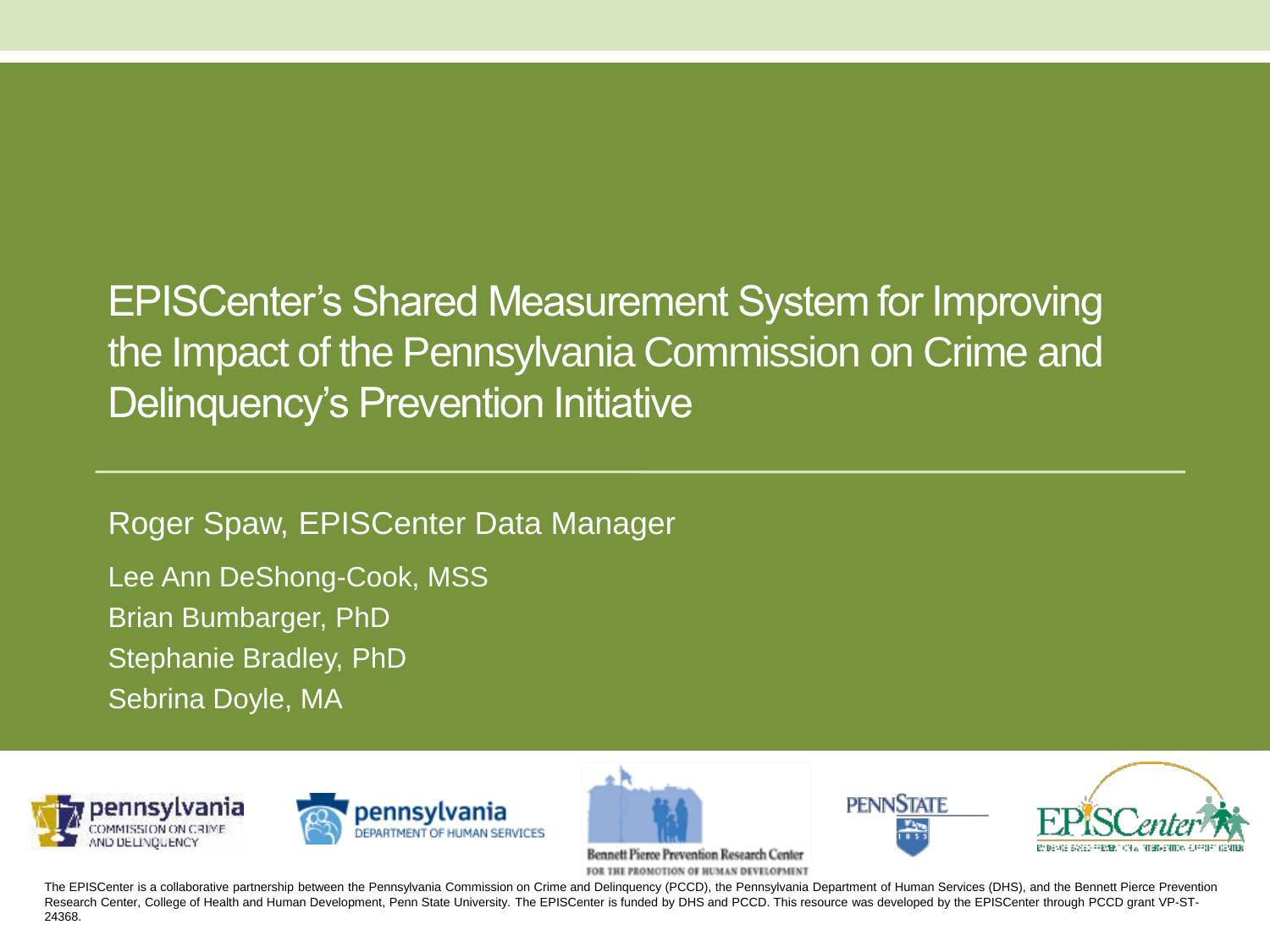### **Delinquency Prevention Initiatives and Goals**

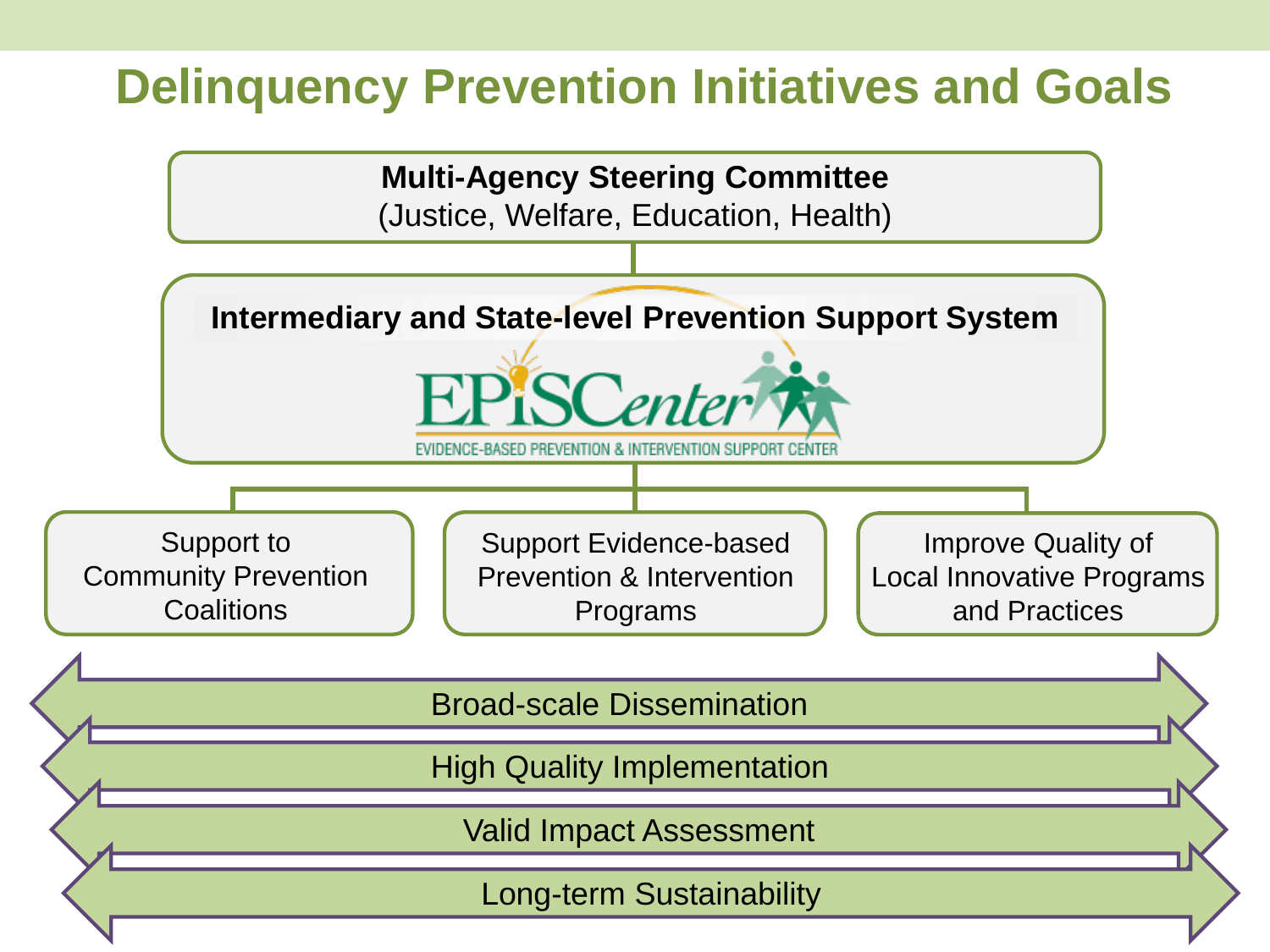Annual Survey of Evidence-based Programs Assesses Overall Health of EBP Scale Up

**Aggregate** Reports Used to Inform Policy Makers, Funders, Program Developers, and **Providers** 

PCCD Funds New Providers to implement EBPs

**EPISCenter** Aggregates Data Across Providers by Program and Across Programs Using Common **Indicators** 

Exit Interviews **Conducted** When Funding Ends

Providers Submit **Aggregate** Reports to PCCD via Egrants and Create Final Outcome Report at end of Funding

**Providers** Aggregate and Analyze Data using EPISCenter Excel Tool or **Inspire** 

Learning **Communities** Provide Qualitative **Feedback** 

**EPISCenter** Processes Monitored Via Technical Assistance Data Base

**EPISCenter Supports** Providers to use Standard Process and Outcomes Measures During Implementation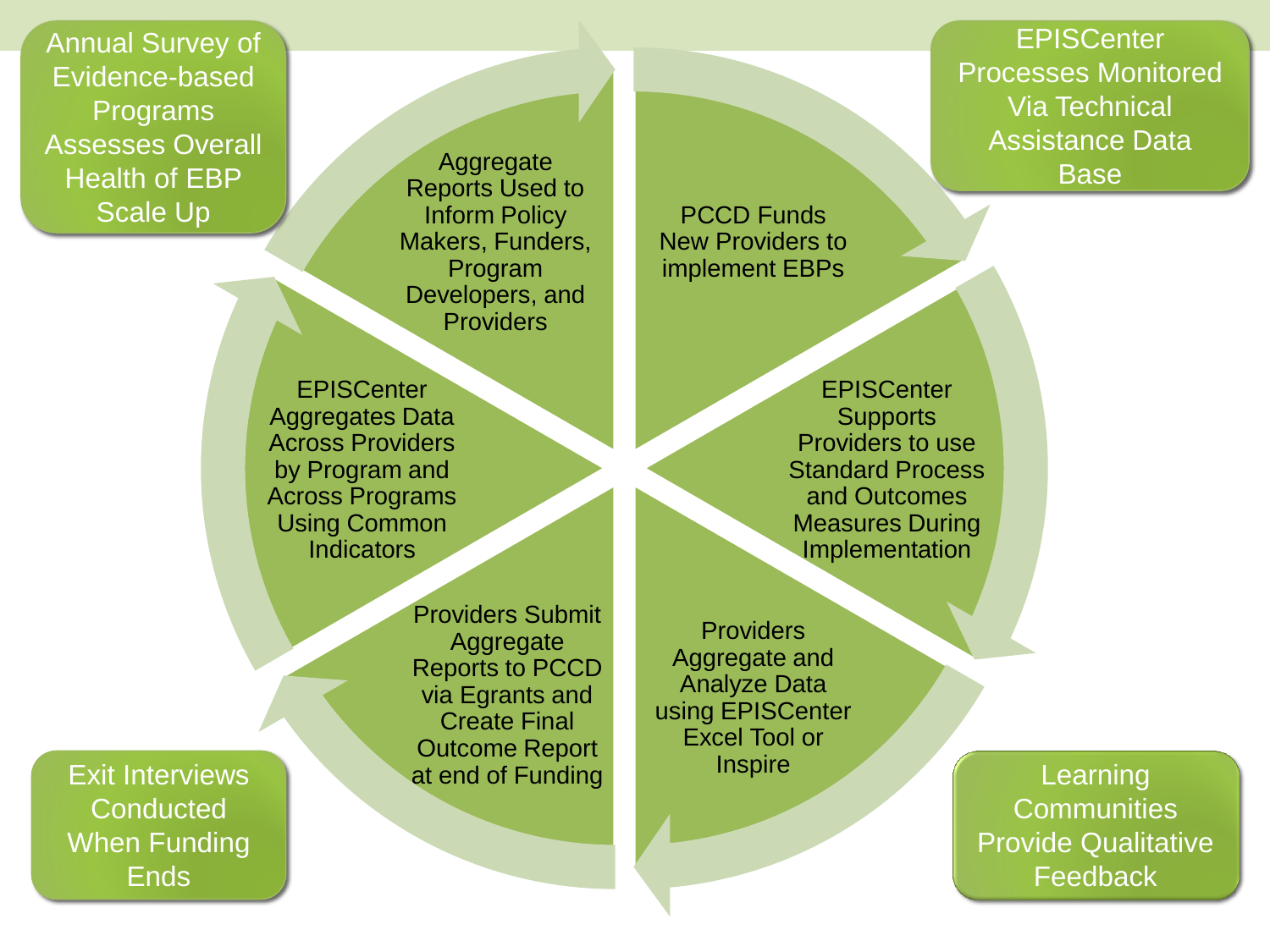# EPISCenter TA tracking

- Collected based on 5 categories
	- Strategic Planning and Outreach
	- Resources development
	- Training
	- Networking & Learning Communities
	- Tailored TA
		- Data collection support
		- Site consultations
		- Program Implementation Plans
		- Implementation barriers
- \* *Currently collected in local Access database*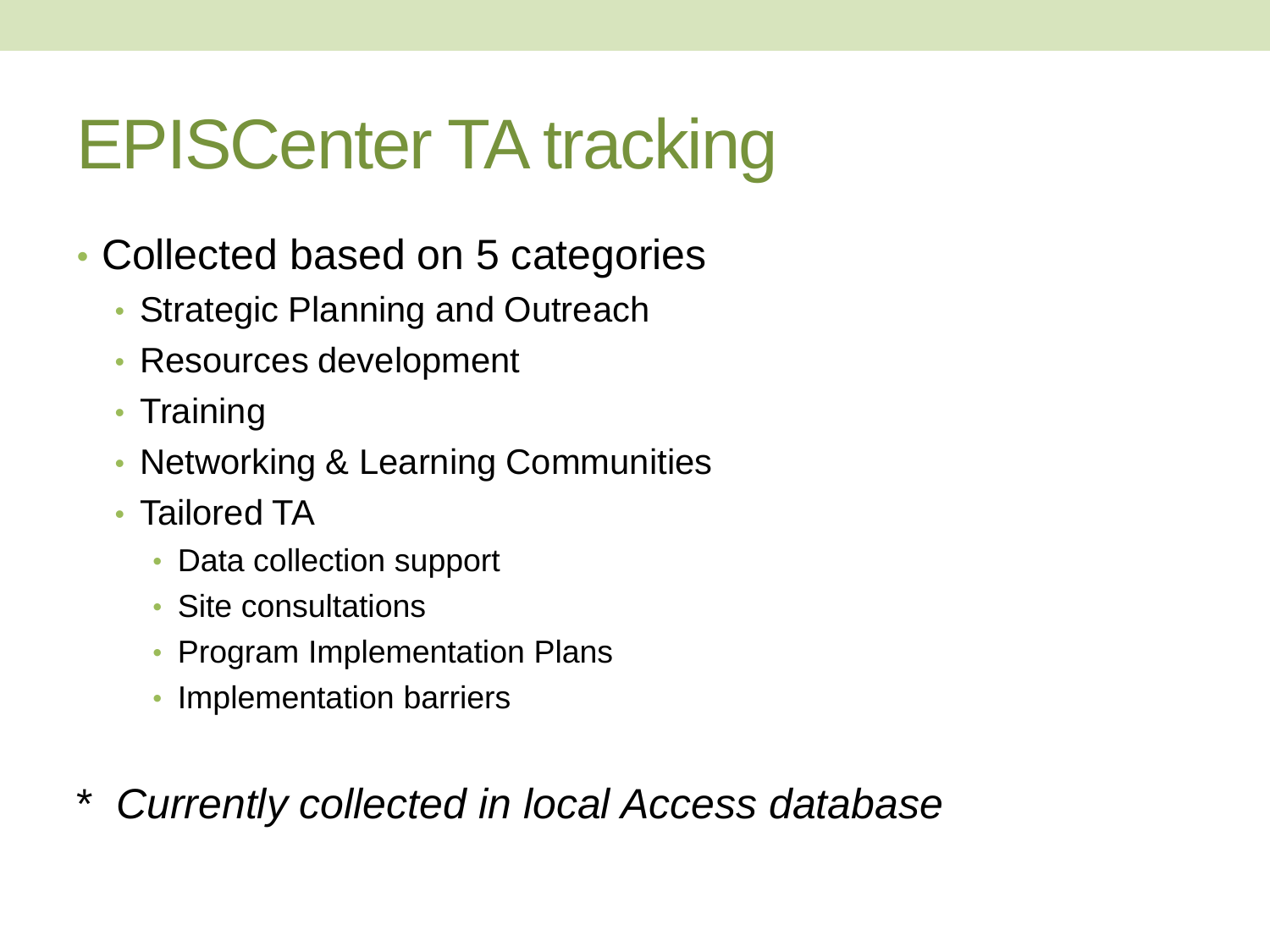• Over one third of EPISCenter's work has focused on data collection support. **Other** 

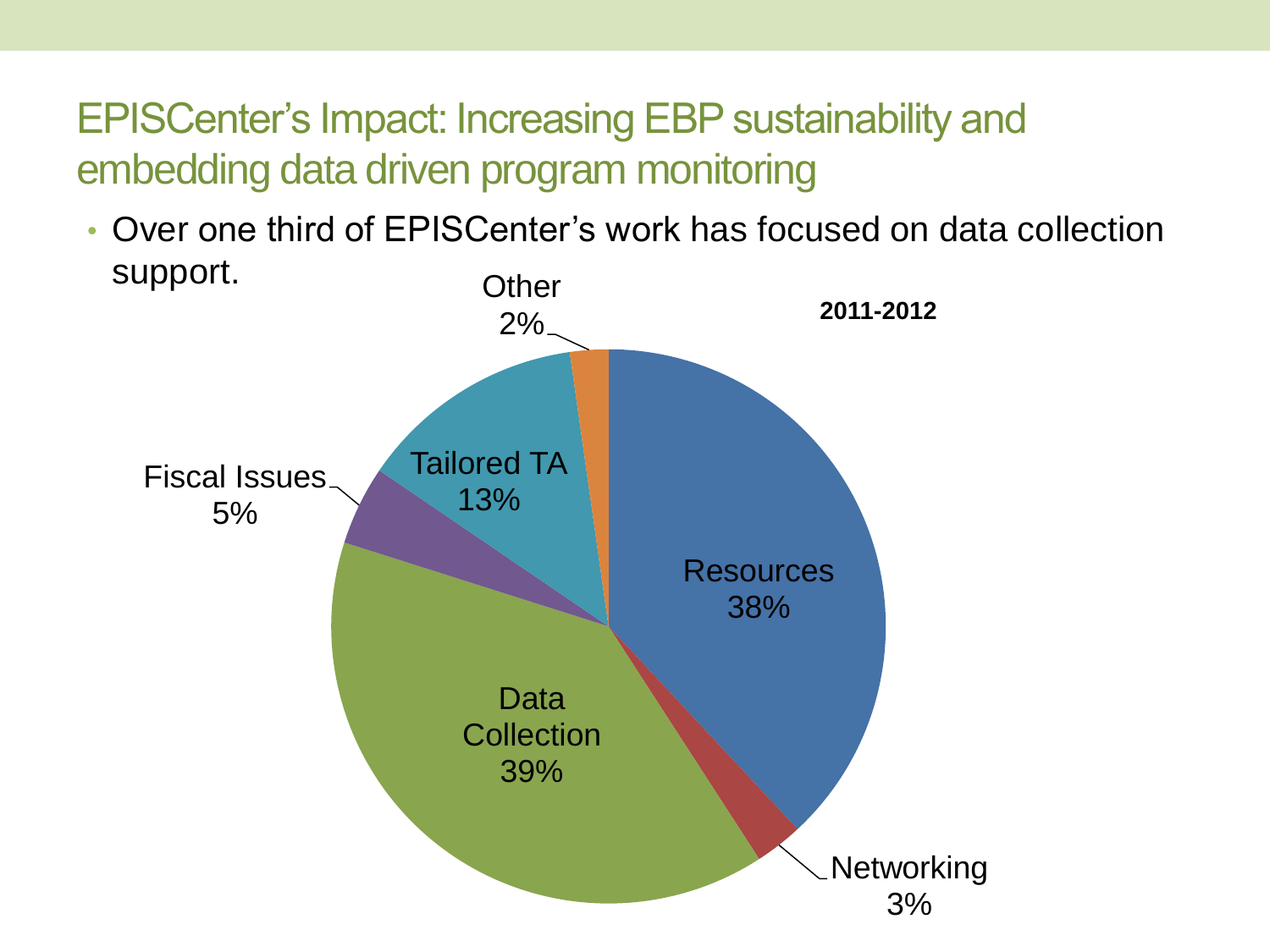• Over one third of EPISCenter's work has focused on data collection support. Other<sub>-</sub>

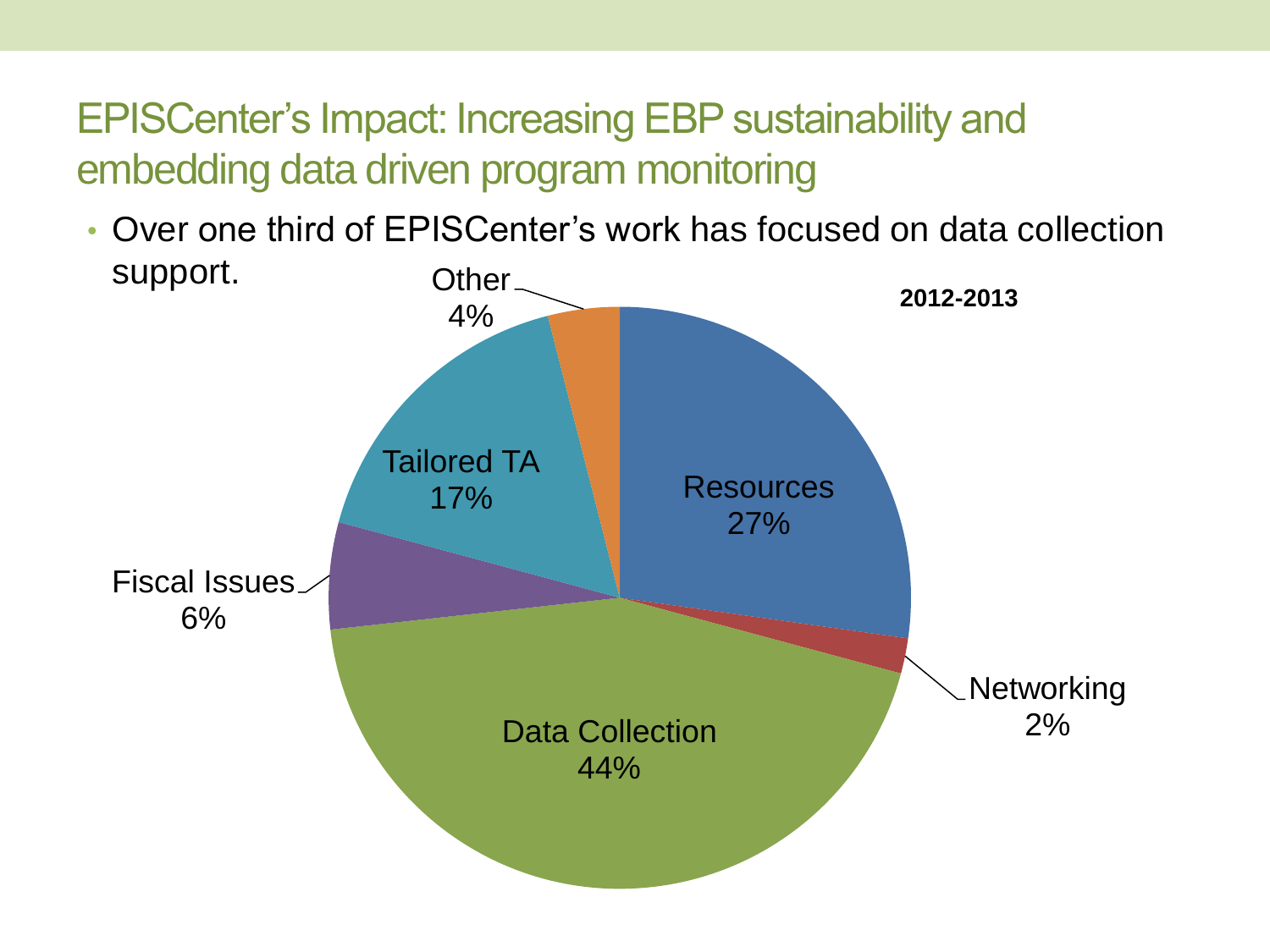• Over one third of EPISCenter's work has focused on data collection support.

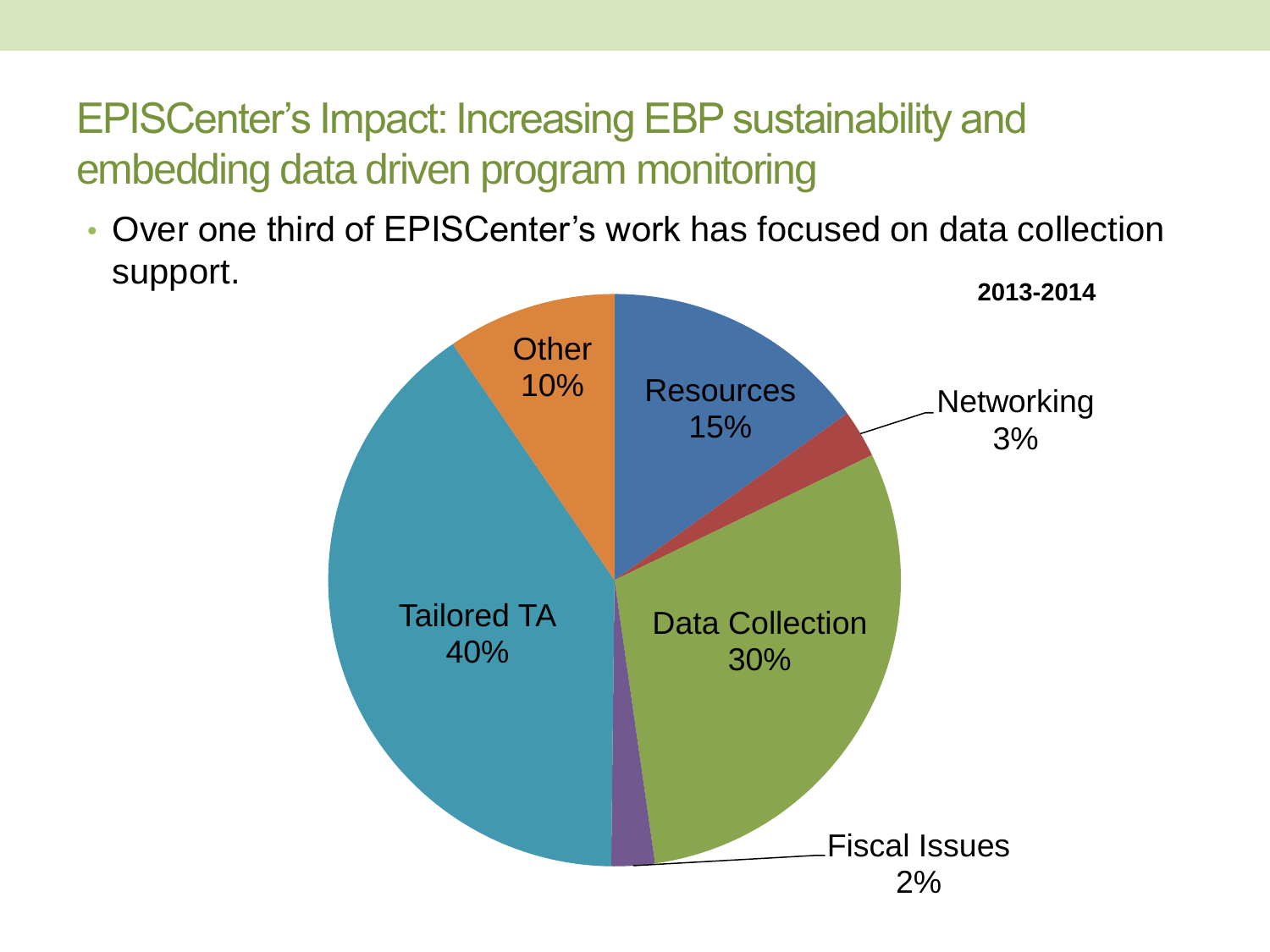• Over one third of EPISCenter's work has focused on data collection support.

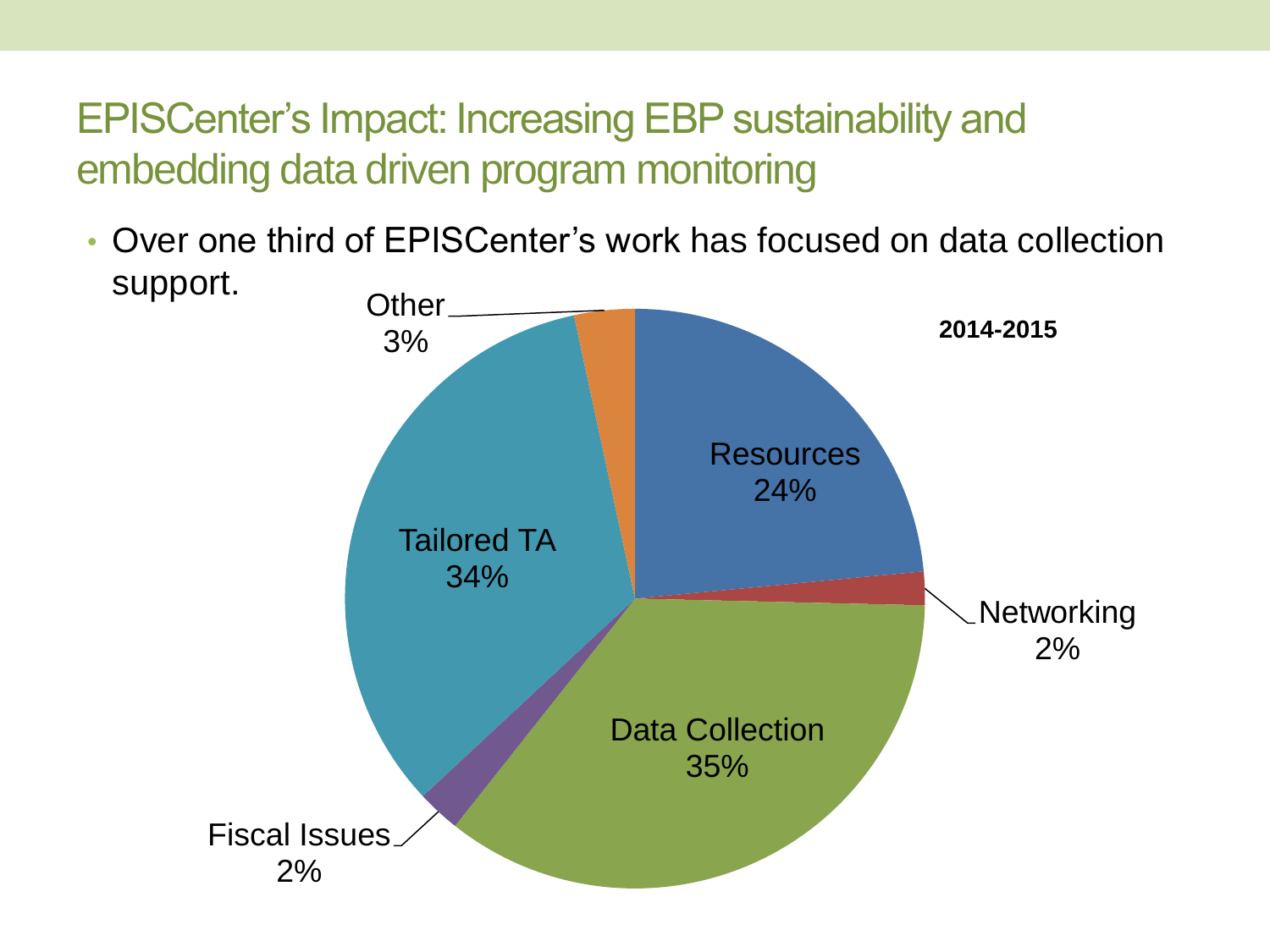# EBP Data Collection Tools

- Also know as Performance Measure Reporting Tools
- Custom built Excel spreadsheets
- Allow providers to track and get data feedback onsite
- Process and Outcome measures
- Are uploaded quarterly PCCD via Egrants reporting system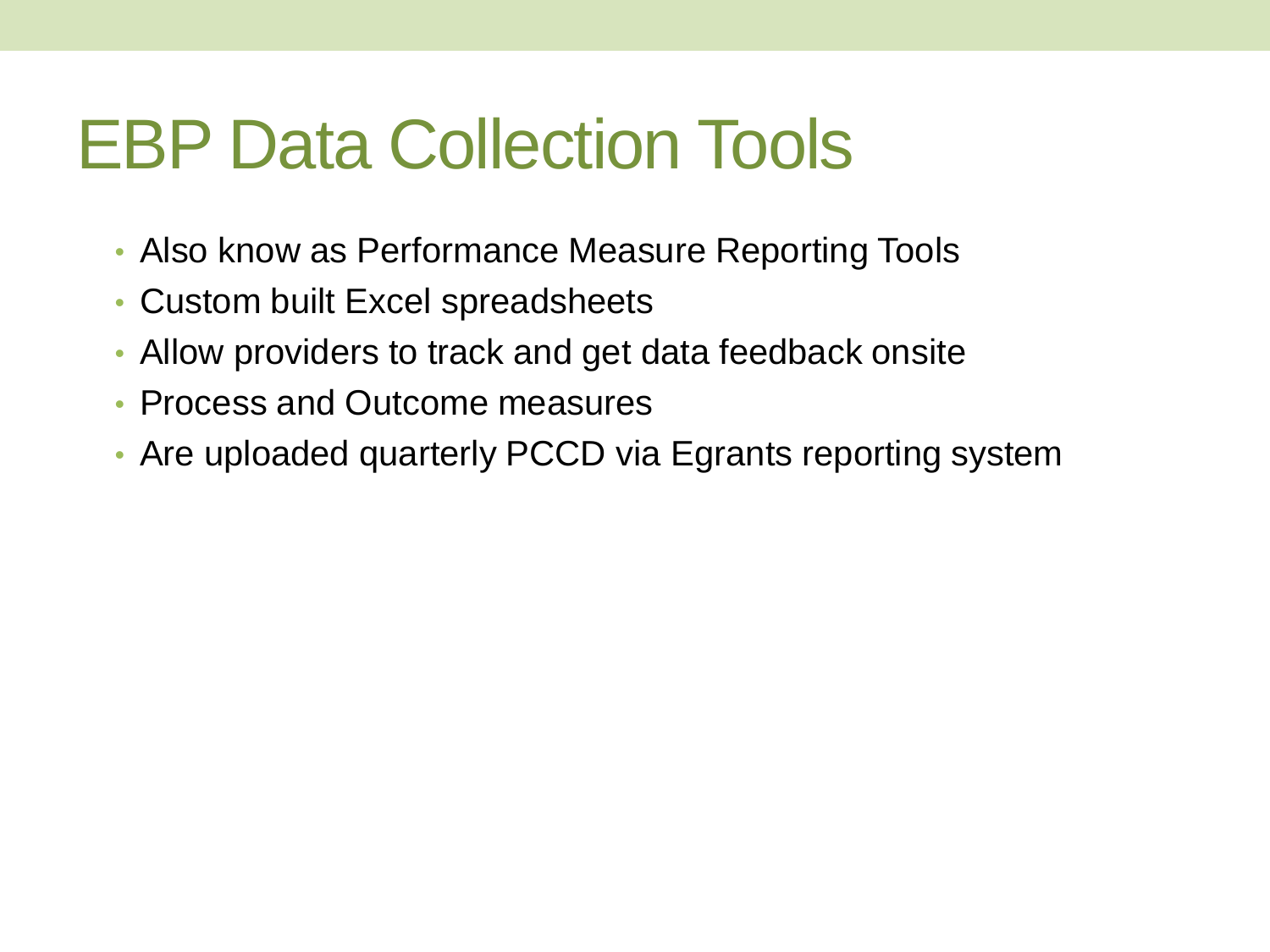# EBP Data Collection Tools

- Aggression Replacement Training (ART)
- Big Brother Big Sisters (BBBS)
- Incredible Years (IYS)
- LifeSkills Training (LST)
- Olweus Bullying Prevention Program (OBPP)
- Project Towards No Drug Abuse (TND)
- Promoting Alternative Thinking Strategies (PATHS)
- [Positive Parenting Program \(TripleP\)](TripleP-Data-Tool-ver1_04-04-2016.xlsx)
- [Strengthening Families Program 10-14 \(SFP 10-14\)](SFP_PMs_Ver_3-1_Qtrly_Report_Tool_1-6-2016.xlsm)
- Strong African American Families (SAAF)
- Trauma-Focused Cognitive Behavioral Therapy (TF-CBT)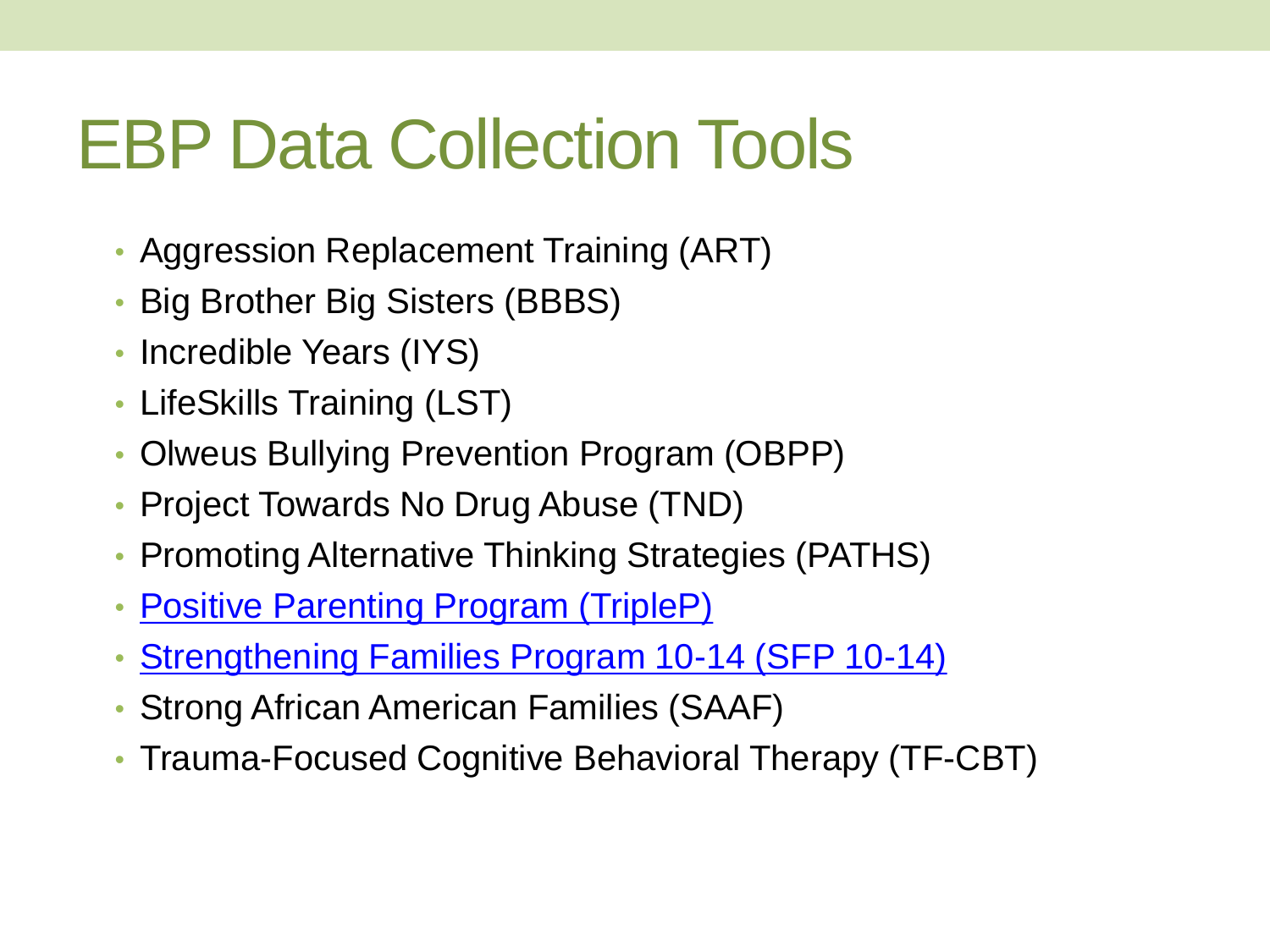Excel Tools and INSPIRE empower providers to aggregate and analyze their own data quickly

- In the last fiscal year, 77 providers generated 317 quarterly reports which allowed them to immediately analyze data regarding their impact and quality
- **With 99% of providers utilizing standard process and outcome measures, the EPISCenter can aggregate data across providers and programs**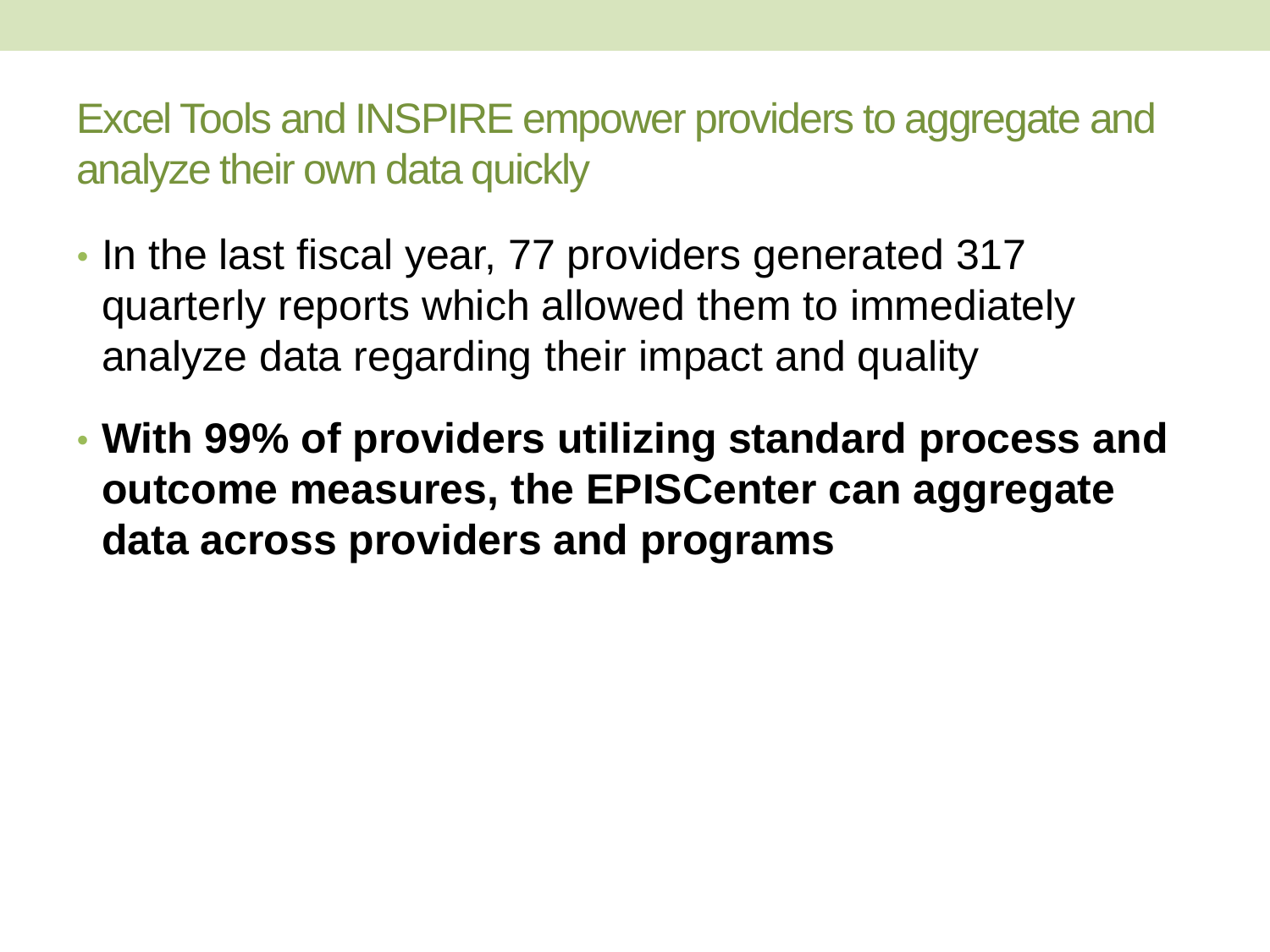#### Standard process measures demonstrate **reach** in Pennsylvania



#### **Number of Parents Served**



#### **Number of Youth Served**

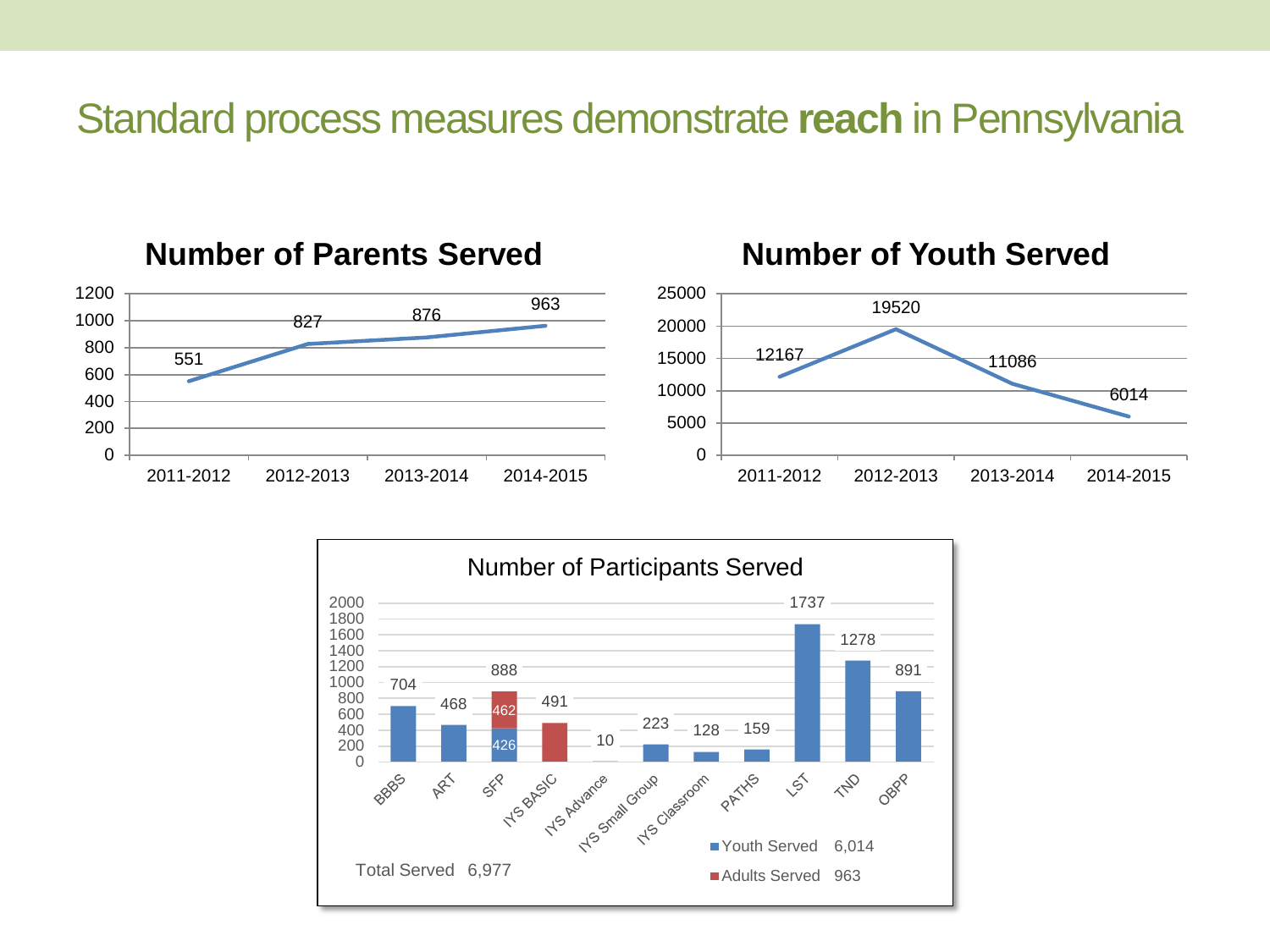#### Standard process measures demonstrate **quality** in Pennsylvania



#### 882 1490 1773 1301 0 500 1000 1500 2000 2011-2012 2012-2013 2013-2014 2014-2015 **Number of Sessions, Lessons, or Relationships Assessed for Fidelity**

#### **Percent Meeting Minimum Fidelity Requirements**

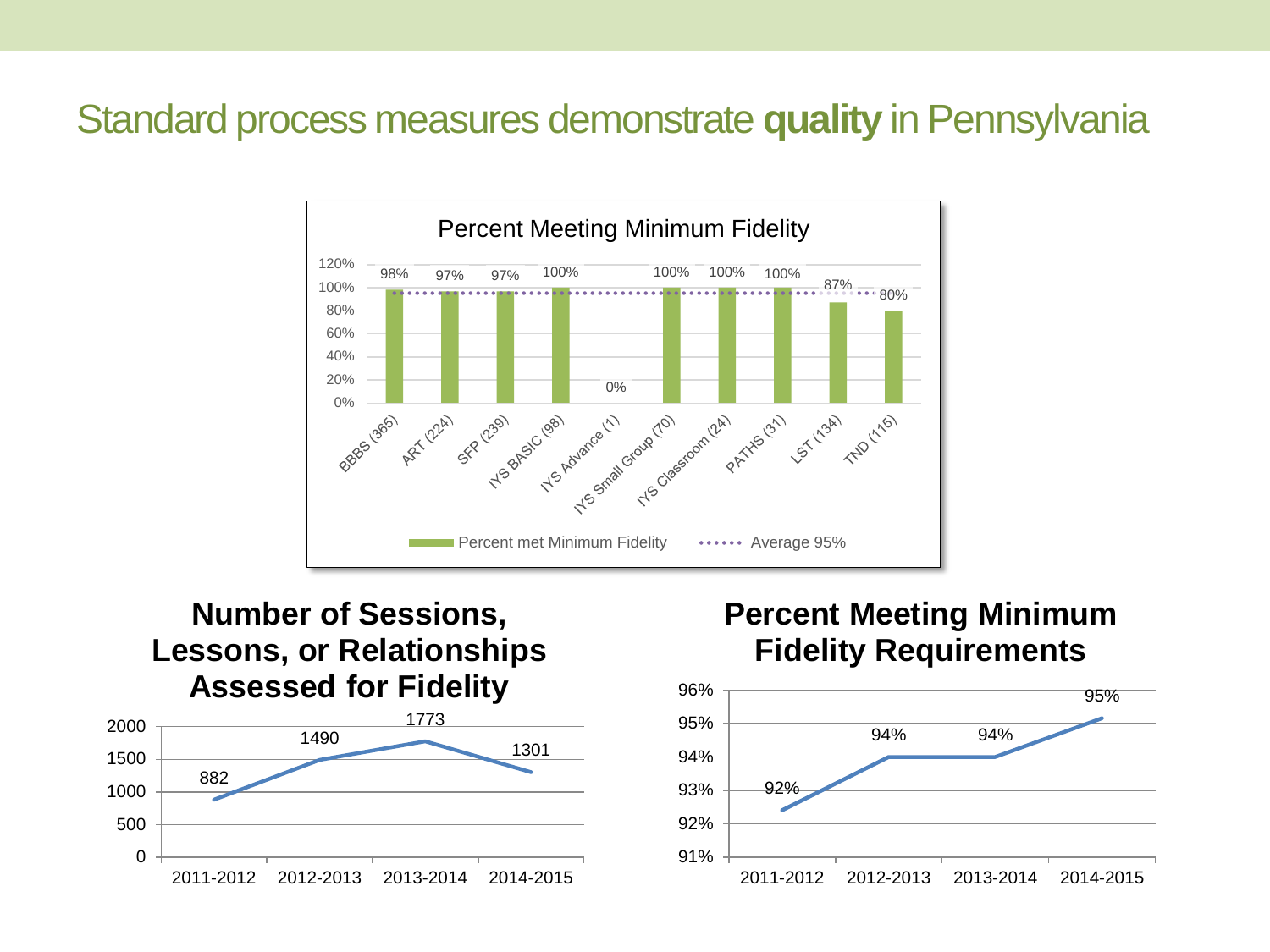#### Standard process measures demonstrate **quality** in Pennsylvania



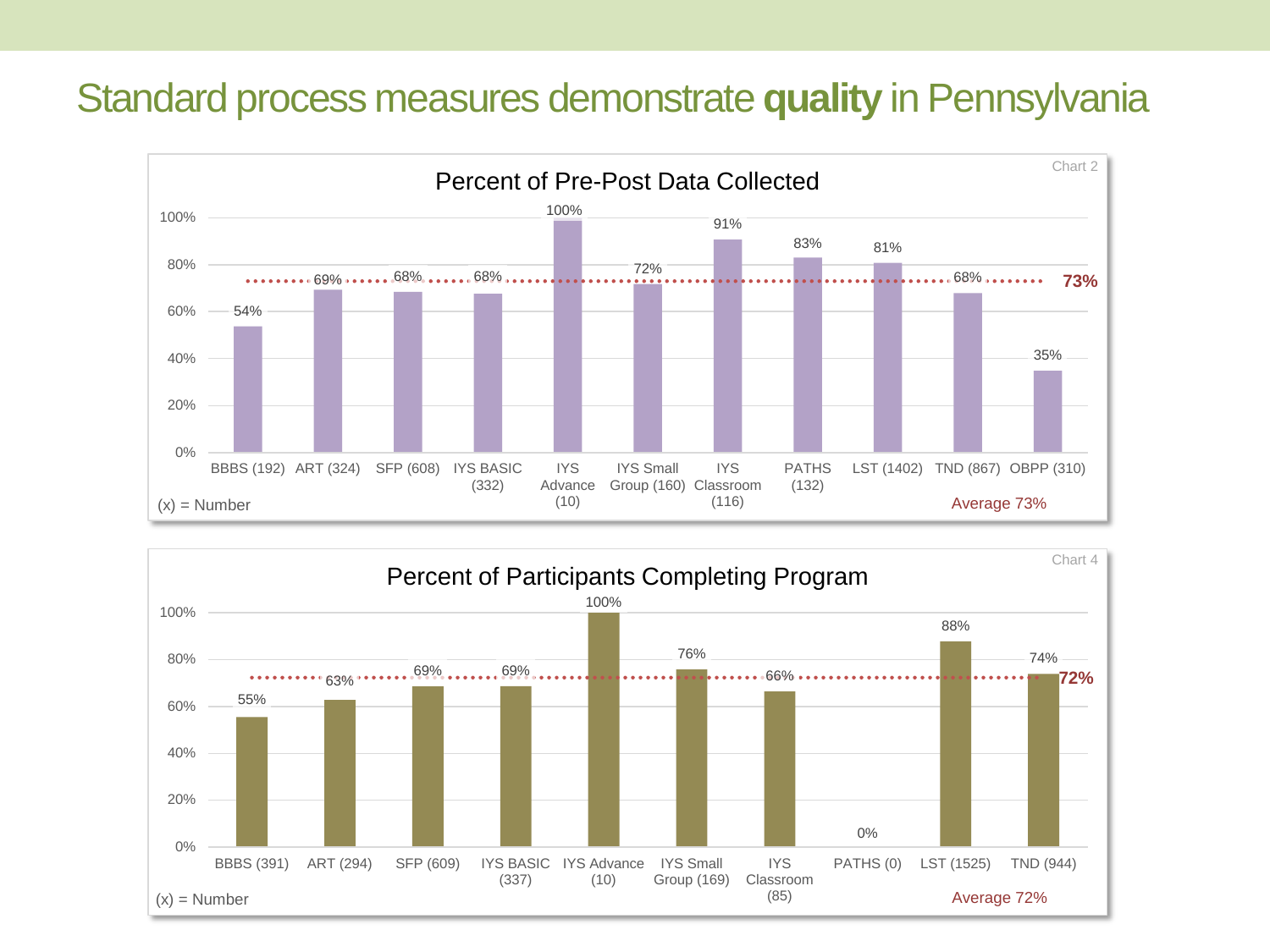Simple outcome measures serve as sign posts that change of participant change Pre to Post program delivery

#### **Improved Parental Discipline (SFP 10-14, IY)**



#### **Improved Knowledge of Alcohol, Tobacco, and Other Drugs**



**Peer Pressure Resistance (LST, SFP 10-14)**



#### **Improved Academic Performance and/or Related Behaviors**

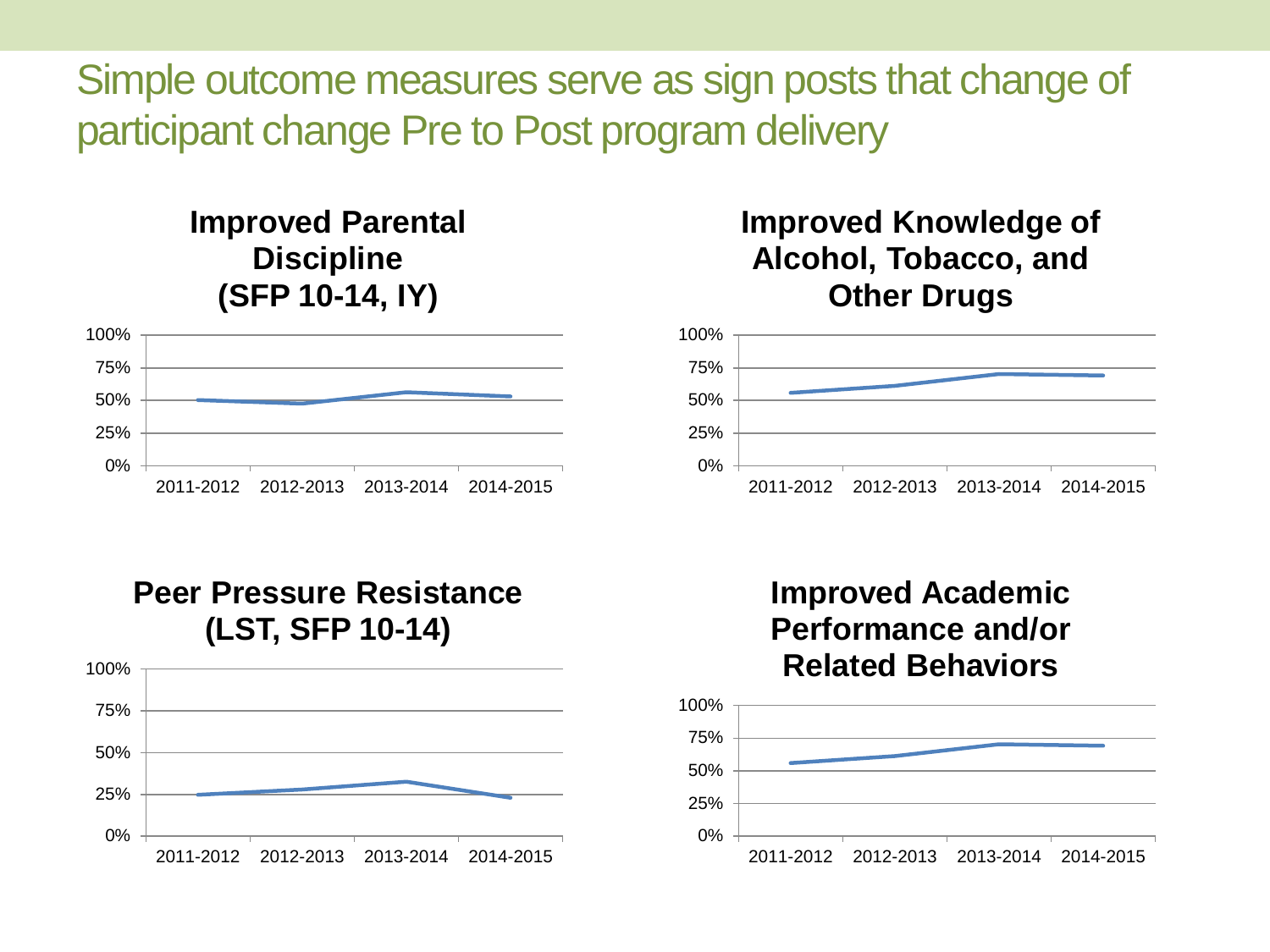# INSPIRE

INSPIRE stands for INtegrated System for Program Implementation and Real-time Evaluation. In simple terms, it is a web-based data-collection and reporting system that allows evidence-based programs to easily collect, store, analyze, and communicate data.

Examples:

- [Quarterly Report](FY-14-15-MST-Statewide.pdf)
- [Three Year Report](FFT-Three-Year-Report-FINAL.pdf)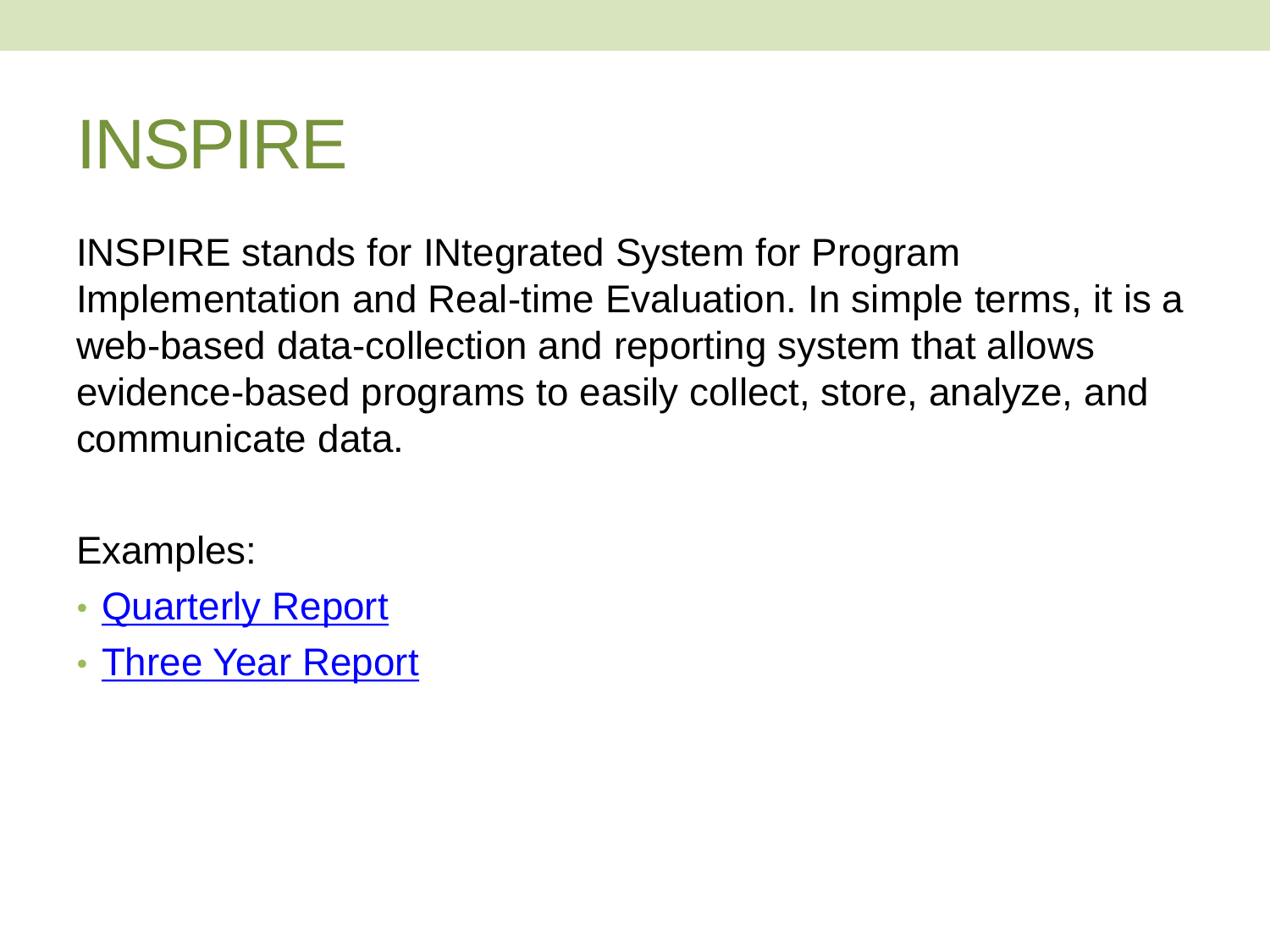# Grantee Exit Survey

- Program Operation
	- Current operation level
	- Funding sources
- Evaluation
	- Data collection tools
	- Outcomes Report
	- Quality Assurance process
- Networking
	- Process and value
- Overall satisfaction with TA provided by EPISCenter
	- Website, resources, social media
- Program success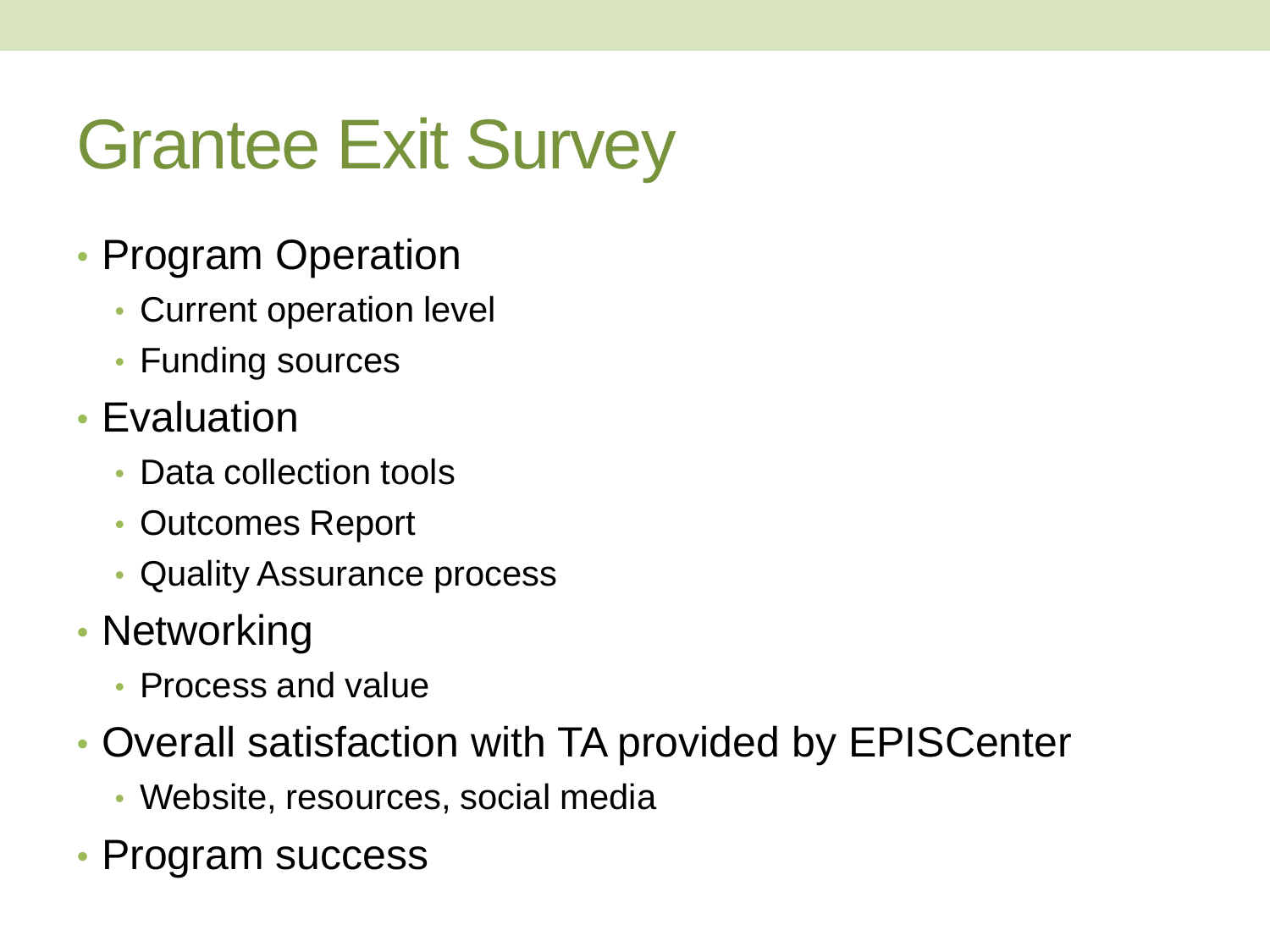## Annual Survey of Evidence-based Programs (ASEP)

- Measures the implementation of evidence-based programs (EBP) in the context of a real-world, statewide roll-out of programs.
- Empirically examine grantees' experiences through the grant funding period and beyond in order to gain an understanding of the process from adoption to maintenance of a program under natural conditions.
- Covers six broad areas:
	- Training, Local Evaluation, Fidelity, Implementation, Sustainability, and Community Coalition Involvement.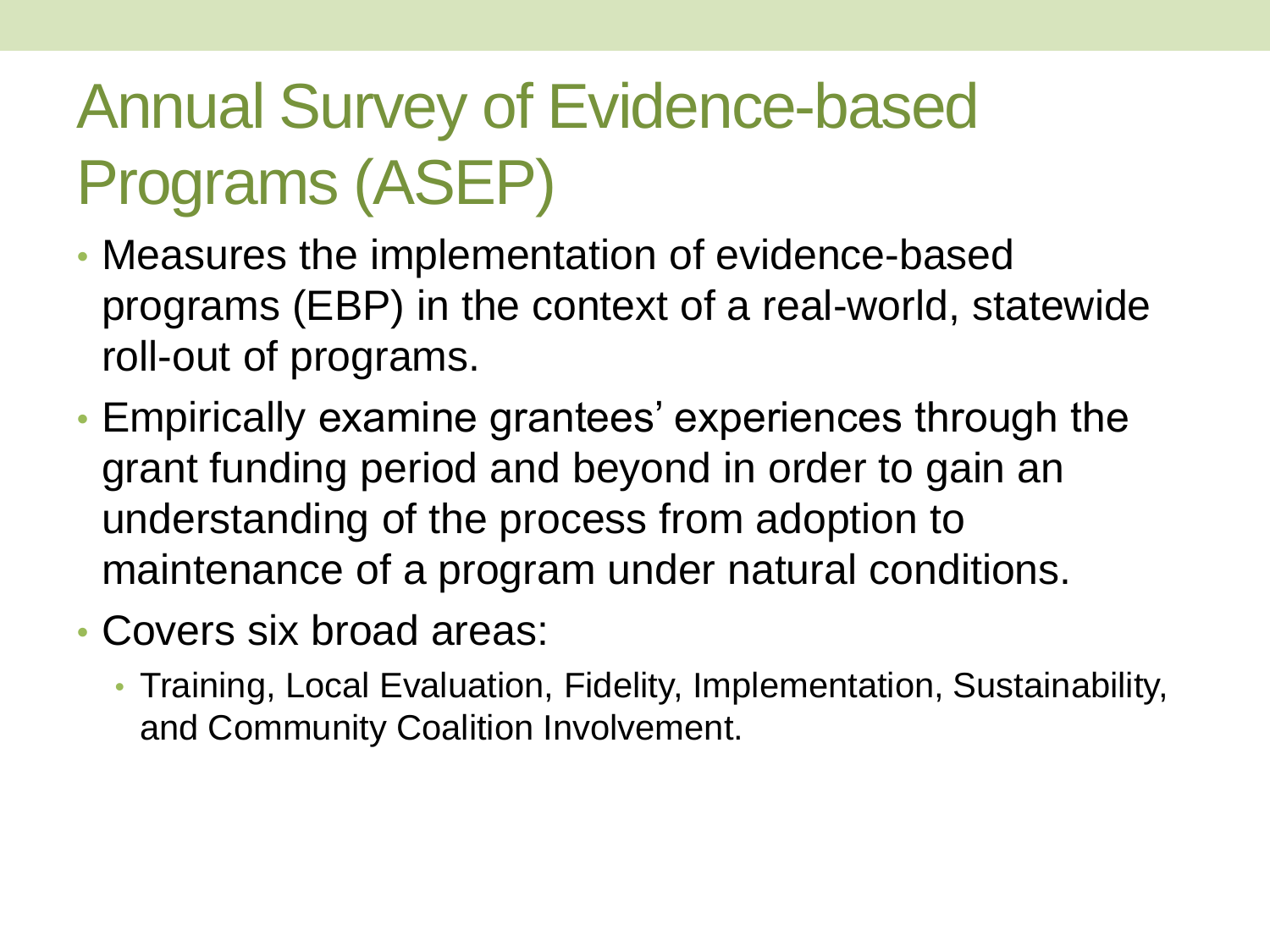## Monitoring Impact of TA and Sustainability of EBPs

- Exit Interviews
	- 90% of grantees at the conclusion of their grant indicated that they would continue their programs post funding.
	- 74% (n=98) of grantees report an intention to continue evaluation activities after PCCD seed funding ends.
- Annual Survey of Evidence-based Programs
	- 83% of providers presented or planed to present outcome data to community stakeholders as part of a sustainability plan.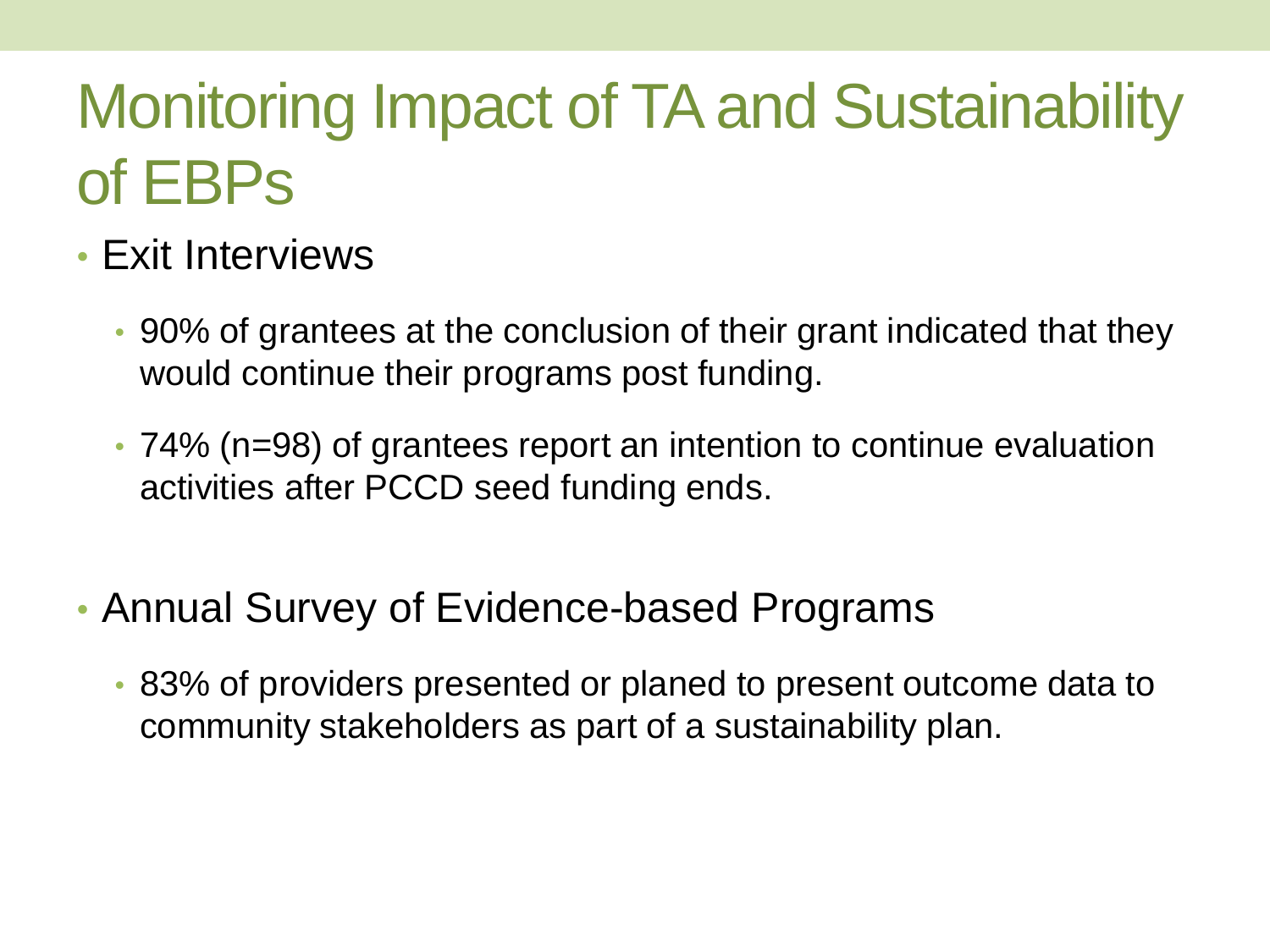## Standardized Program Evaluation Protocol (SPEP)

- Track process data in Excel workbooks
	- Who, where, and how many
	- SPEP service groups and service types
	- Community vs Residential based
- SPEP scores are also tracked in Excel
	- Aggregate report of scores is shared
	- Specific scores and Performance Improvement Plan shared with local stakeholders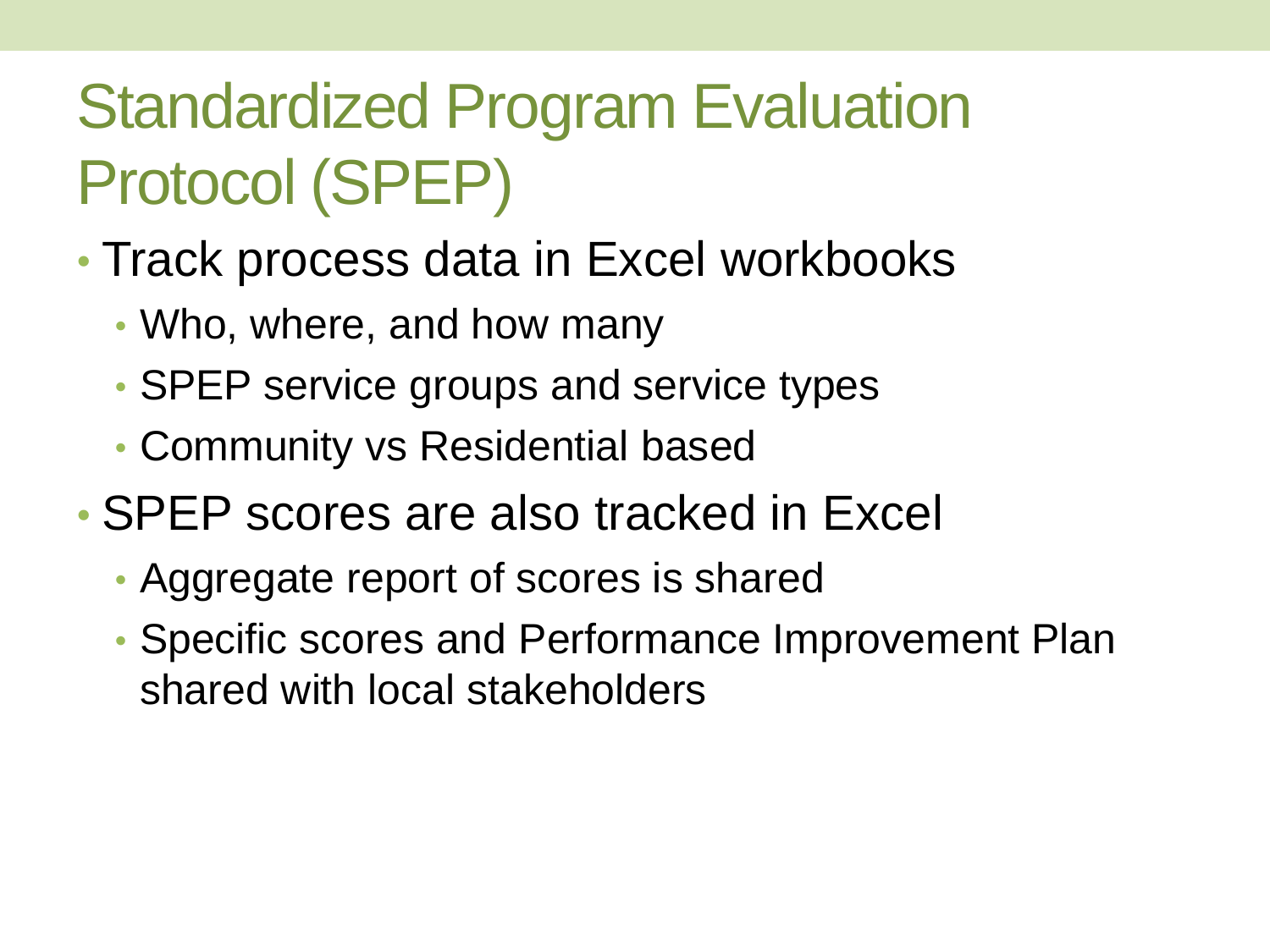## SPEP Data Examples

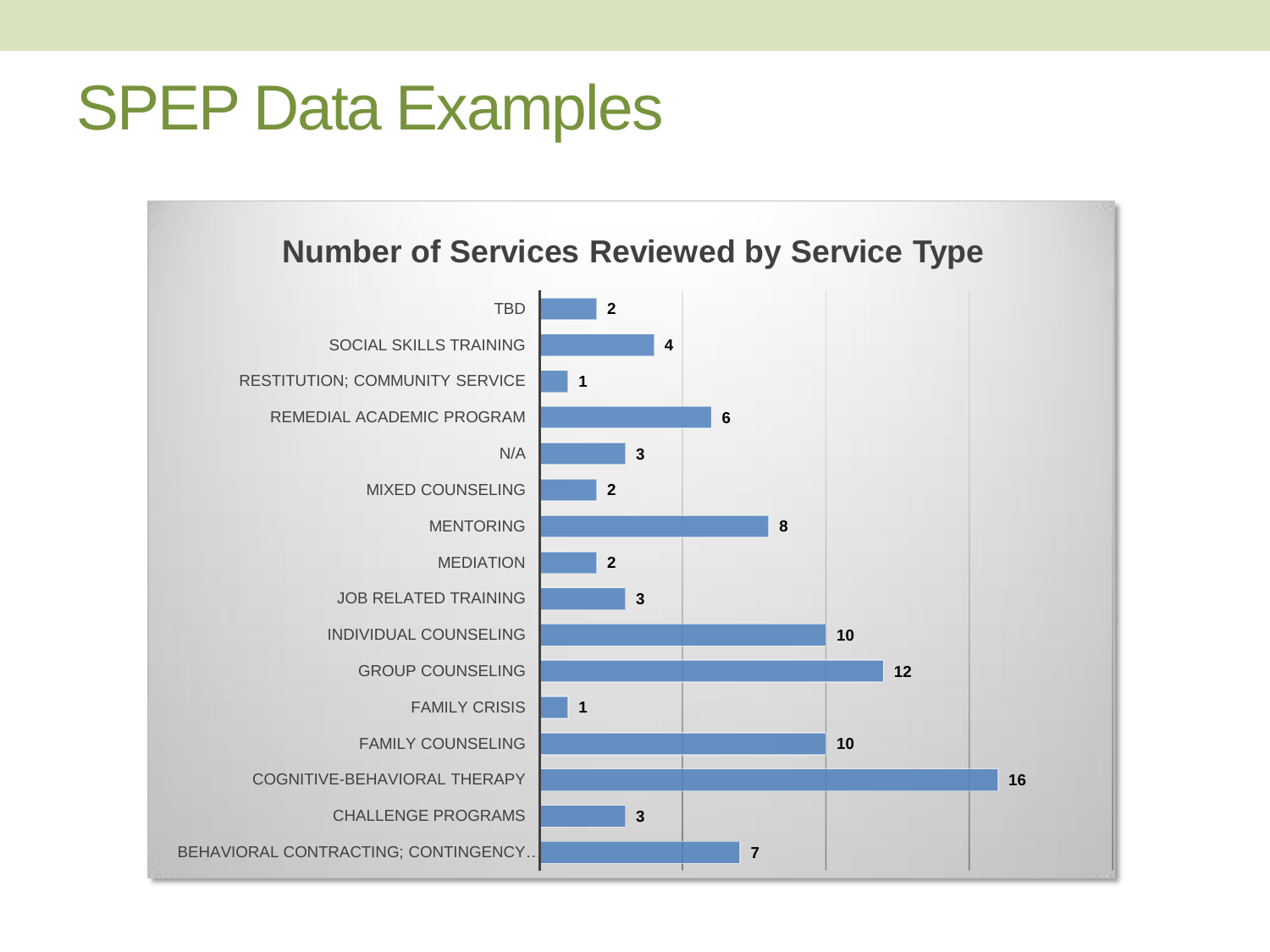## SPEP Data Examples

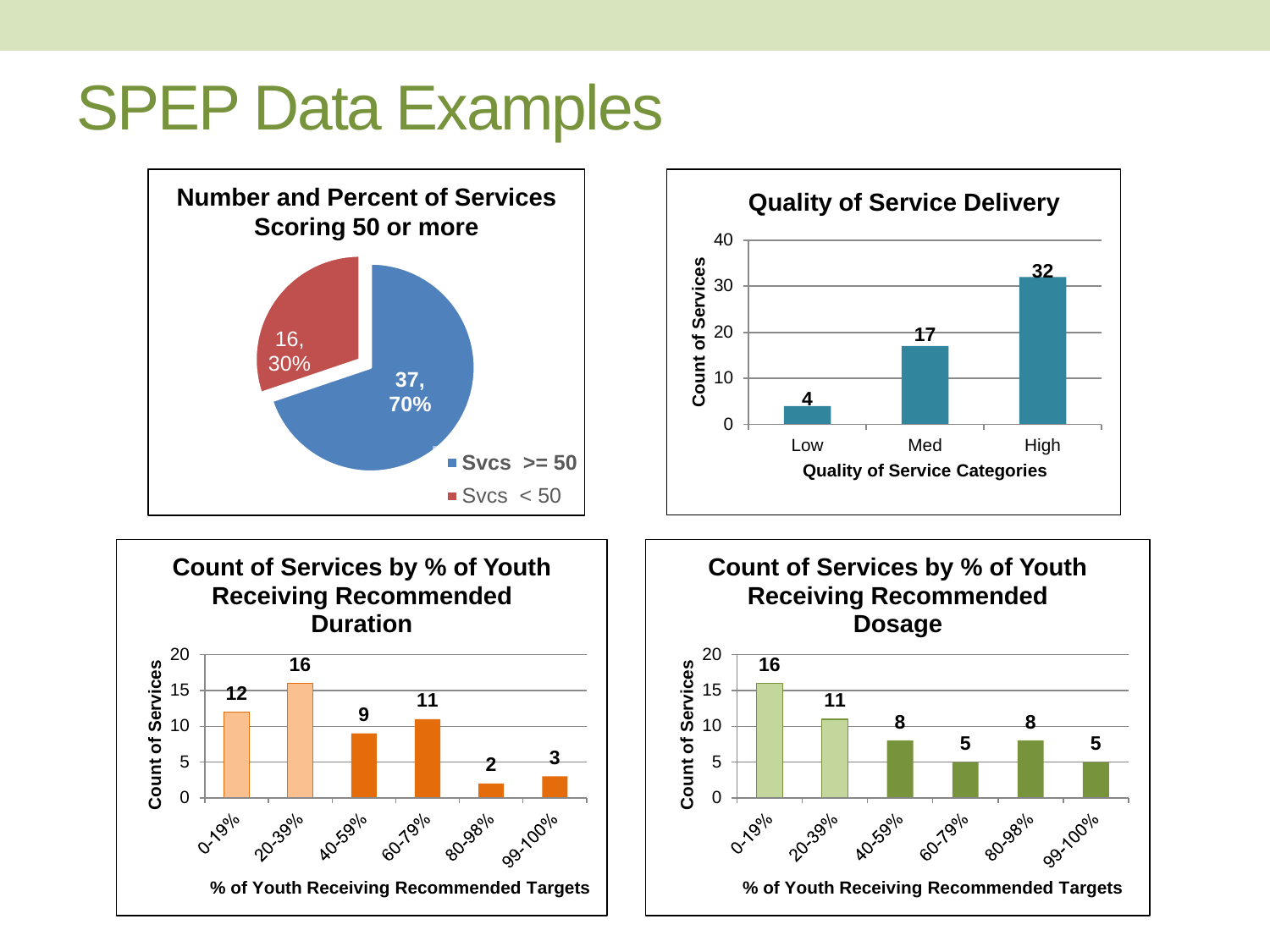# CTC Data Collection

- Communities That Care
	- CTC Performance Measures Reporting Tool
		- Tracks process and community board membership
	- [Milestones and Benchmarks Tool](Milestones & Benchmarks (Final).xls)
		- Developed by Social Development Research Group (SDRG)
		- Used to guide coalitions through 5 phase process
	- Monthly Phone Contact Survey
		- Online survey completed monthly by coalitions
		- Drive discussion during monthly phone consultations

\* Tools being used by 21 newly funded CTCs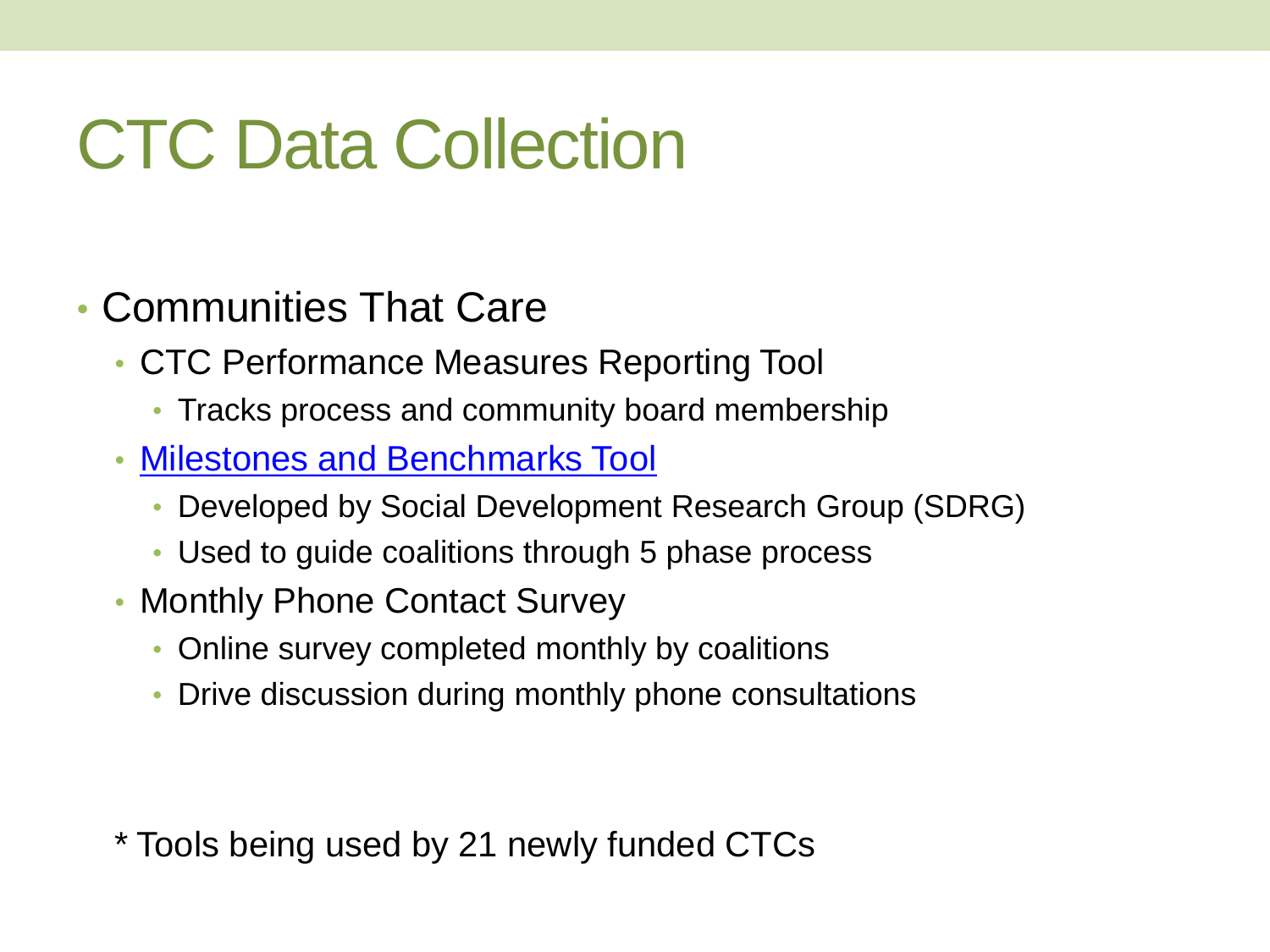## CTC Data: Board Sector Representation

![](_page_23_Figure_1.jpeg)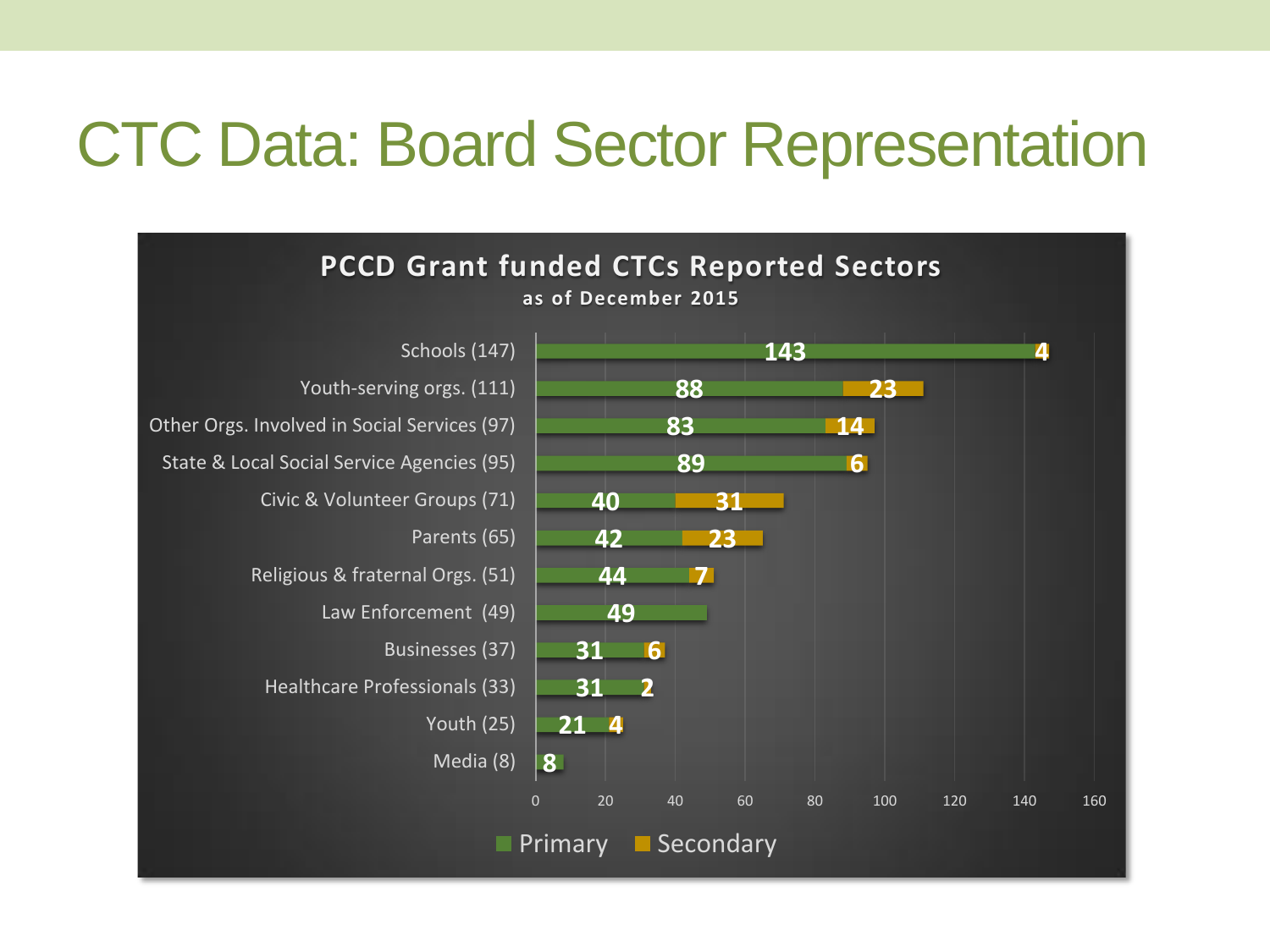# CTC Data: Implementation Progress

![](_page_24_Figure_1.jpeg)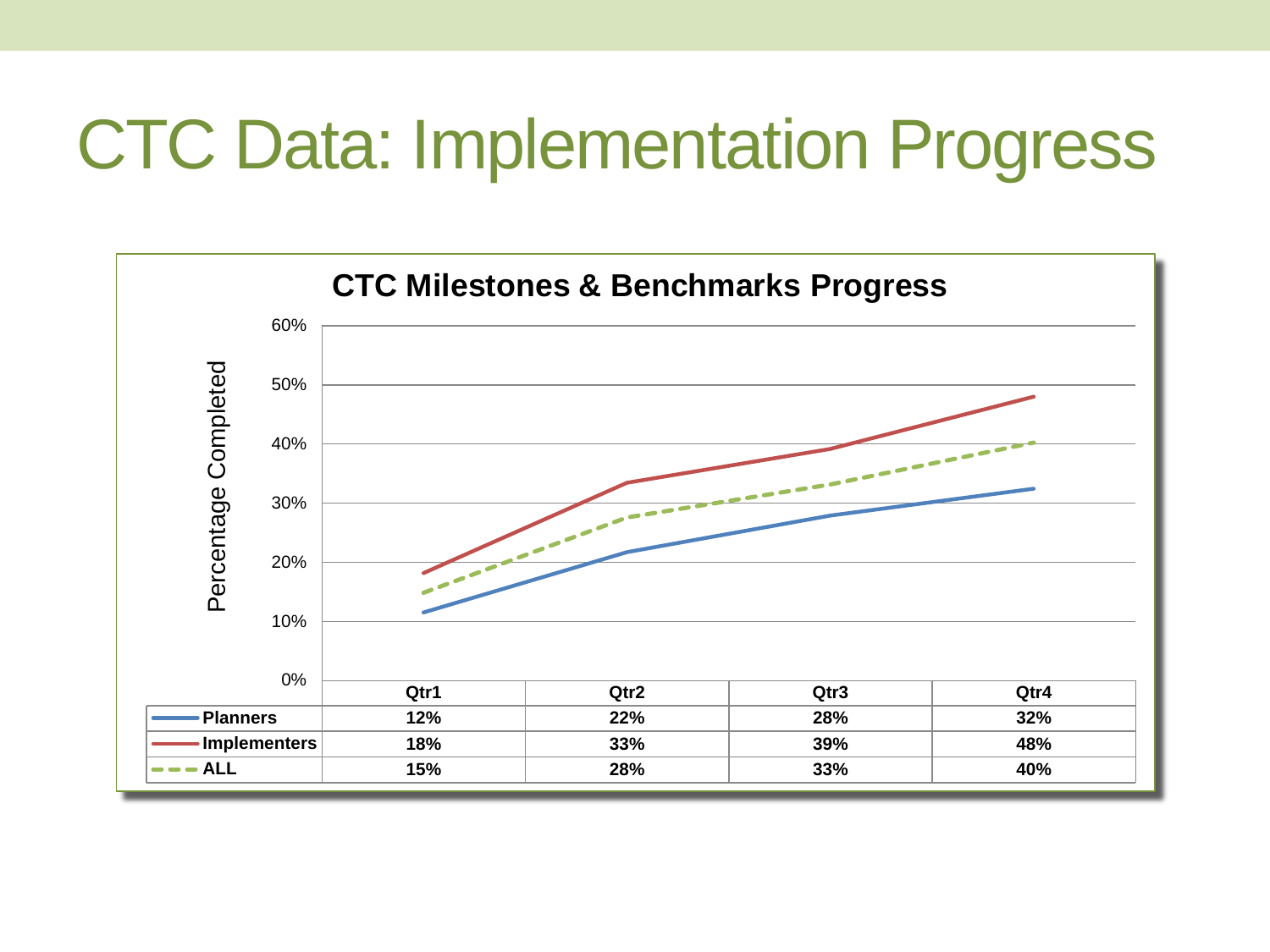# Connecting Data to Stakeholders

### • **Evidence-based Programs**

- Outcomes Report
- Community/Coalition Report

### • **Community Coalitions**

- PAYS workbook
- PAYS Guide

### • **Standardized Program Evaluation Protocol**

• Utilized by stakeholders within the county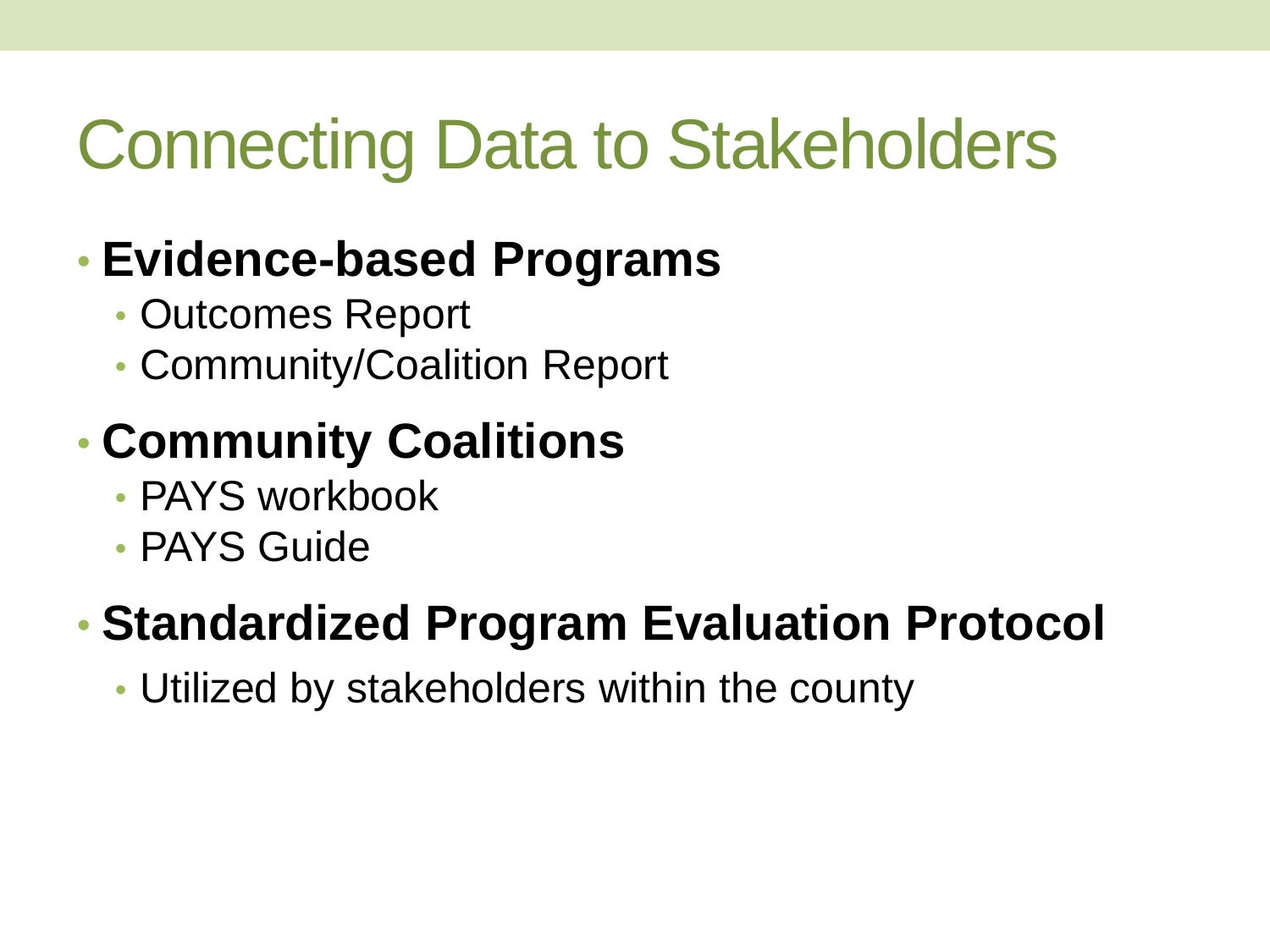### A conservative estimate shows the return on PCCD's investment is over **\$38 million** across seven programs in FY 2014-15

| <b>Program</b>                                                                       | <b>PCCD Cost per</b><br><b>Participant*</b> | <b>Benefit per</b><br><b>Participant**</b> | <b>Benefit Minus</b><br><b>Cost</b> | <b>Participants</b><br><b>Served</b> |
|--------------------------------------------------------------------------------------|---------------------------------------------|--------------------------------------------|-------------------------------------|--------------------------------------|
| <b>Aggression Replacement</b><br><b>Training</b>                                     | \$1,145                                     | \$16,137                                   | \$14,992                            | 389                                  |
| <b>Big Brothers Big Sisters</b>                                                      | \$2,050                                     | \$12,048                                   | \$9,998                             | 1,481                                |
| <b>LifeSkills Training</b>                                                           | \$328                                       | \$1,298                                    | \$970                               | 4,225                                |
| <b>Project Towards No Drug</b><br><b>Abuse</b>                                       | \$77                                        | \$496                                      | \$419                               | 2,070                                |
| <b>Promoting Alternative</b><br><b>Thinking Strategies</b>                           | \$233                                       | \$5,543                                    | \$5,310                             | 2,504                                |
| <b>Strengthening Families</b><br><b>Program: For Parents &amp;</b><br>Youth 10-14*** | \$1,902                                     | \$4,008                                    | \$2,106                             | 1,009                                |
| The Incredible Years (parent<br>only)***                                             | \$5,552                                     | \$1,639                                    | (\$3,913)                           | 666                                  |
| Total:                                                                               | \$1,613                                     |                                            |                                     | 12,344                               |

\* PCCD costs based on actual grantee budget expenditures for two-year grants awarded in FYs 2010, 2011, 2012

\*\* Benefits estimates are drawn from the Washington State Institute of Public Policy (WSIPP)

\*\*\* WSIPP cost-benefit based on Parent Program for IYS and youth served for SFP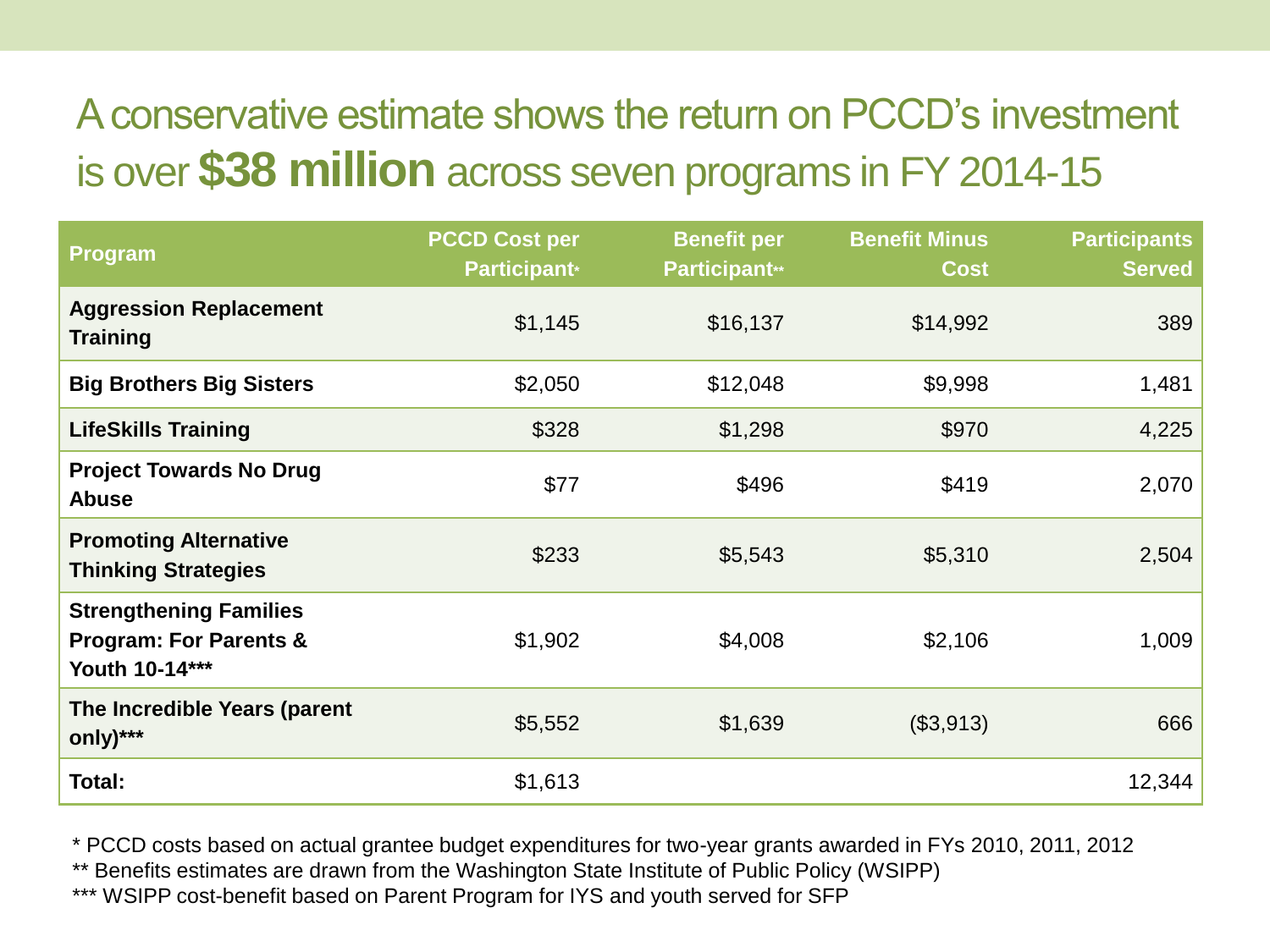#### What's Next?

- New database will link EPISCenter's technical assistance process data with community level indicators and data from EBP implementations
- Why?
	- Build additional Evidence of Public Health Impact
	- Determine what kind of technical assistance has the greatest impact
	- Increase the efficiency of the EPISCenter and inform the translational science knowledge base